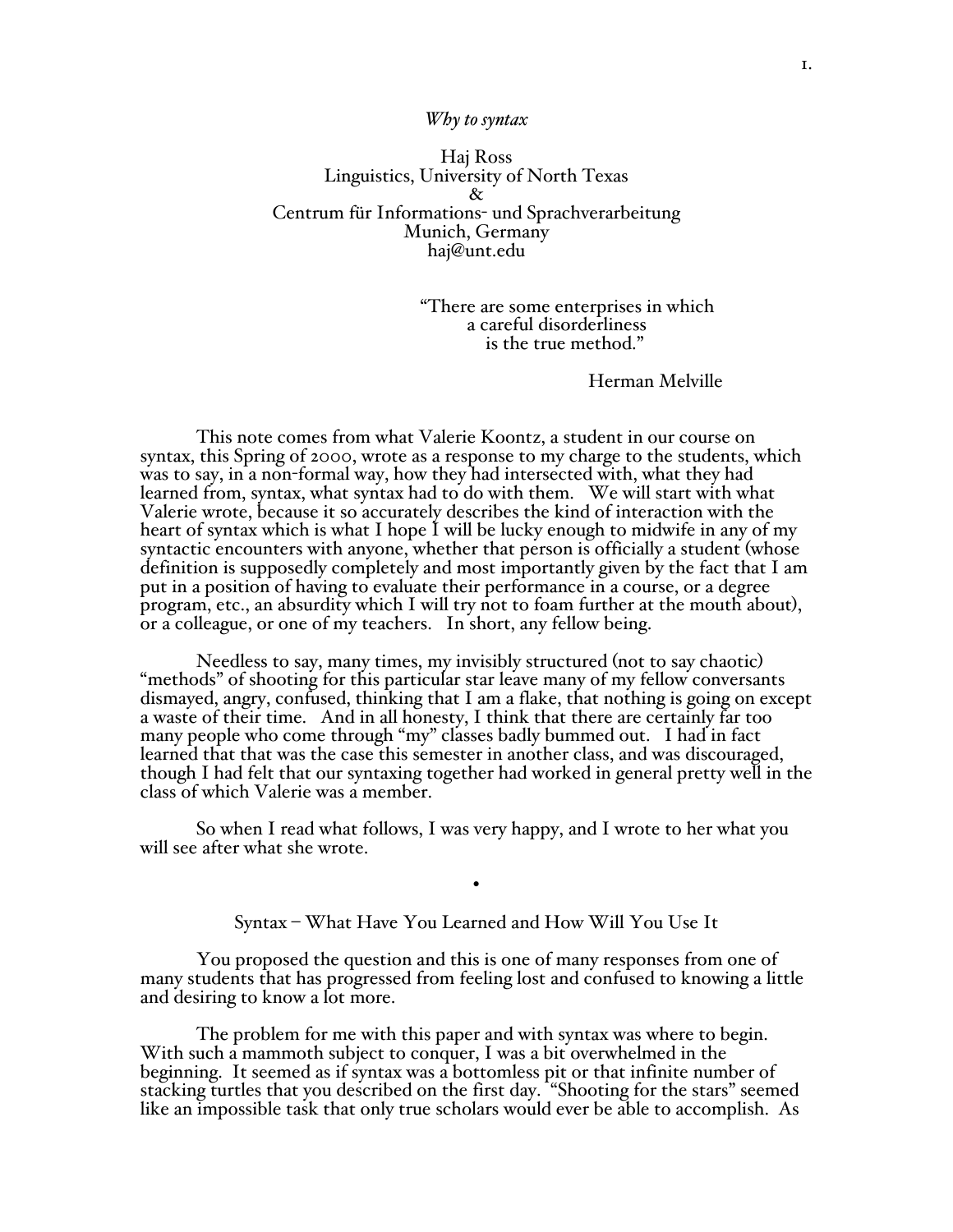the semester progressed, I soon came to realize that the true joy of syntax was finding those stars and analyzing those turtles.

That is what I find to be the most true - the joy and frustration of syntax is taking structures and sentences apart and figuring them out. By figuring them out, I mean discovering what they can and cannot do. This is true even if you do not know why they can or cannot do what they can or cannot do. The joy comes in being able to take a sentence through various transformations and discovering what the deep structure really was and being able to explain how it went from that deep structure to the surface structure we use in everyday conversation or literature. Another aspect of that joy is being free to express new ideas about how or why certain structures perform the way they do and discuss those thoughts with others who are equally interested in the topic. Along with that joy also comes a kind of frustration when you cannot explain why it does not follow a certain rule or does not undergo a transformation that seems completely logical. But the frustration is minimal and motivates you to continue digging and working towards a solution.

For me, this class taught so much more than syntax. Sure, we talked about transformations, parts of speech, valence, selection, thematic roles, sentence families, grammatical relations, centrality, recursion, coordination, complements, negative polarity items, etc, etc, etc. True, it gave excellent information on all of these things that are so vital to the world of syntax. However, at the same time, it challenged me to develop my own thoughts and ideas about the way syntax should or might work instead of saying that there was only one way to "do" syntax. The plethora of knowledge and information that came from you and other students was insightful as well as challenging. It's so nice to know that the world of linguistics can revolve around someone other than Chomsky and his followers.

Upon reflection, I really just want to say thank you to you for opening a new door and making a scary, frightening topic into one that is now fascinating and intriguing. Thank you for introducing books and authors as suggested reading to enlighten the mind and challenge the preexisting thoughts that seem so difficult to overcome. I can't wait to spend some time this summer looking at Tajik and the way the rules and theories I've learned in this class apply to this particular language.

So the answer to your question is all of the above. This class does have applications and implications far beyond the doors of the language building at UNT and I will use what I learned to expand my research and help me gain a better understanding of language in this country and others.

Have a wonderful time in Germany and thanks again.

Sincerely,

Valerie Koontz

Hi Valerie -

Just a quick note of thanks for your lovely thing, which I didn't get a chance to read till I got over here to Munich. The kind of take you had on our time together star-shooting is just what I hope for whenever I start a class. I think that what you did with the time we had to learn together is exactly right. You have

•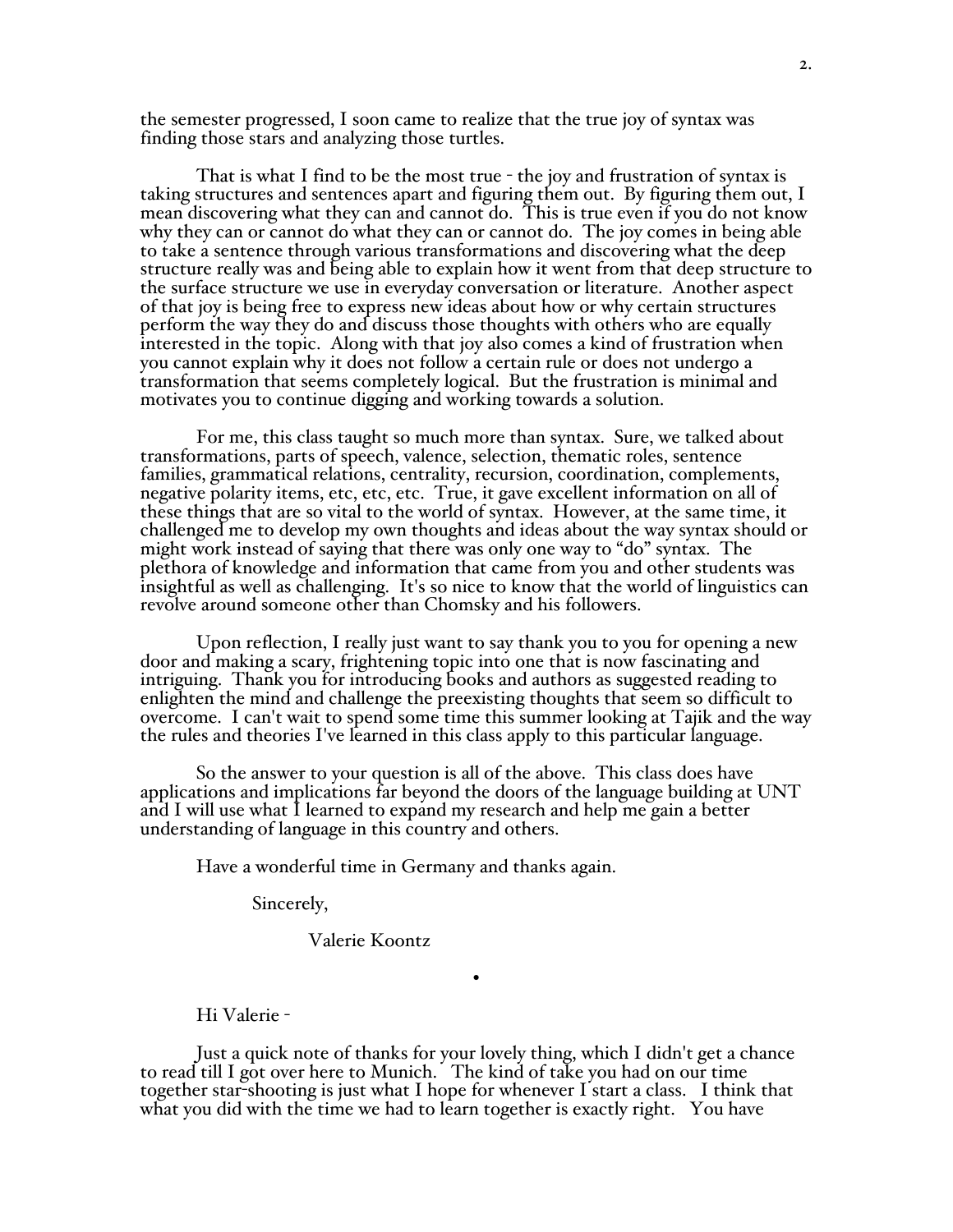learned what it is like to walk around inside a syntactican's head a little. You didn't have to actually be a syntactician permanently – but I think you have come to see: syntax is a language. When we learn Gilyak or ASL, we do not do it so that we can sell more shoes to speakers of those languages, the popular "justification" for teaching Spanish etc. We do it as cerebral calisthenics – so that our world becomes bigger, because we have found a new set of goggles which we know how to see the world anew through, if we should ever want to. Better: we have found a new place to play. Languages often come with physical geography, but sometimes there is only personal geography – the language is a dead one, or one you learned from someone who was not in a place where that language was spoken. That language – maybe Hungarian, which you spoke when you were a child, and only with Aunt Leila, who loved you a lot, as you loved her – that language may remain a bit like a secret garden, a noetic "place" of love and nostalgia.

Languages can be merely intellectual affairs, but most often, a language involves a way of being in the world, a way of moving, negotiating, being friendly or distant, a way of seeing the world and of holding yourself in answer to it.

And of course, any discipline is also a language – chemistry is one, history is, music is, jazz is, track is, cooking is –

For us linguists, speaking linguistics is what we learn, not only in our undergraduate and graduate programs, but also as we move through the linguistics world, doing research, giving papers, seeing brilliant fellow linguists, and also jackasses, seeing great and wise and humble people, and also confused, lonely, vicious, open people, every kind of human being can walk through the door of a fascination with language.

And each subdiscipline of linguistics is also a language, has its big fish stories, its liars, its geniuses, its Ordinary Working Grammarians, a wonderful coinage due to one of the greatest living linguists, Chuck Fillmore, a man who is mostly a pragmantactician, but one who speaks a lot of kinds of linguistics.

All of which being to say: of **course** syntax is a language. And what I have hoped to show to you and anyone else who has played with me in the syntax sandbox is that syntax is fun and humbling, vast, mysterious, unknown, a worthy desert to try to cross.

I have you to thank for coming to say this in this way. I have previously said that what one learns in linguistics courses is:

## how to linguist

That is a helpful way for me to say what I hope people will learn in an introductory linguistics course. And I have even written about this, said that chemistry is a language, history is, math is. But for some reason this (obvious to me) truth had never sunk into my heart of linguistic hearts – in the depths of the syntactic Big Woods.

So syntax is a language, and we study it so that we can live in a bigger noetic universe. Not for any utilitarian purpose. We study it as we study the fugue, because if we do not know what is going on in a crab fugue (the one that has one Satz that goes backwards from the way another one goes) we will not be able to hear it, we will miss the beauty. It takes a lot of "work" to be able to "read" xrays, to be able to hear that some far-out abstract jazzperson is playing a twelve-bar blues, even though the chords are pushed way outside the usual envelope. It takes "work" to learn how to putt, to photograph, to knit, to cook, to be a parent, to teach. It is the same stretching and engrossing, like eating, sorta, which makes us bigger, because we have "gotten our minds around" a subject, equivalently: we have gotten far into it.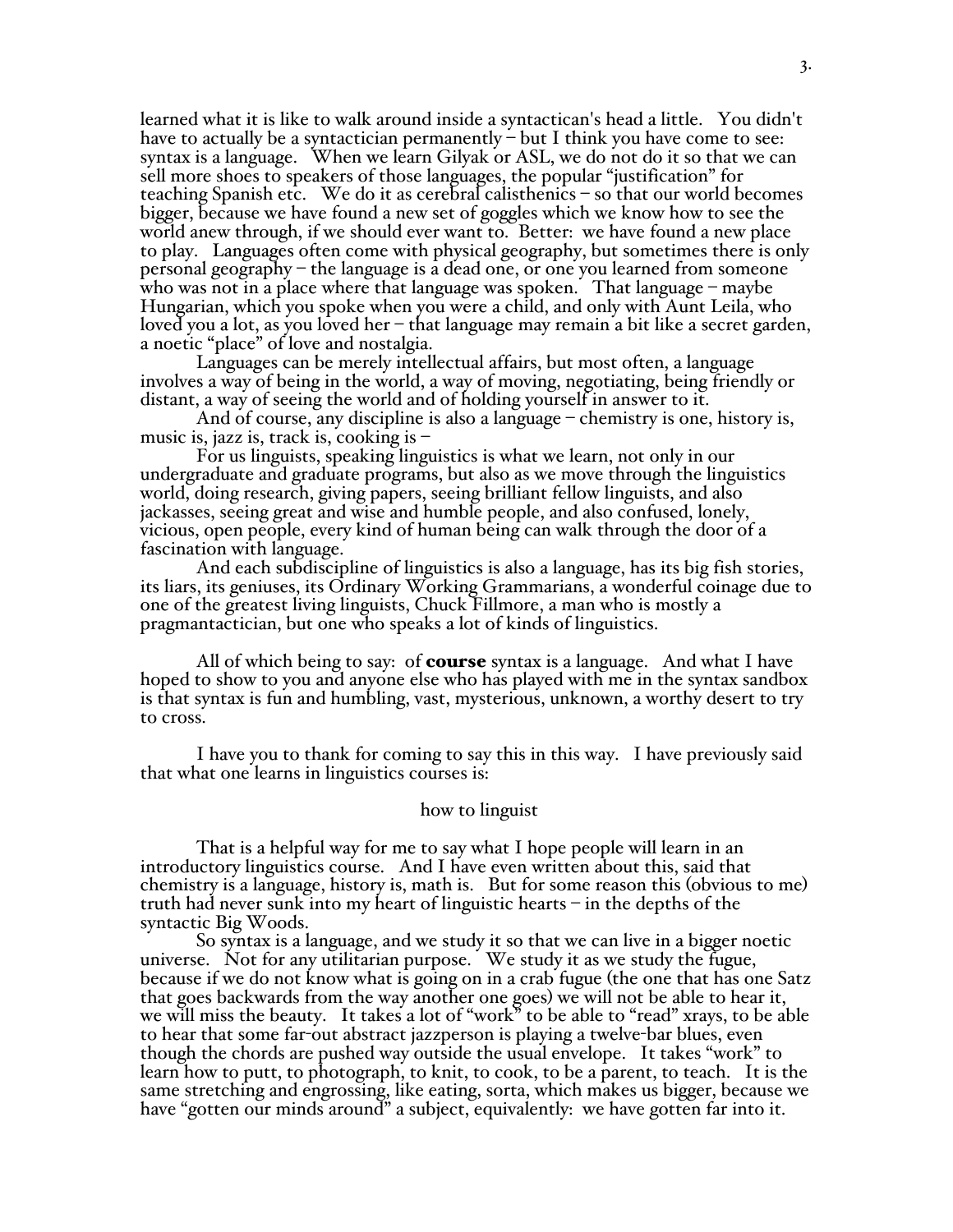How wild! That what true learning consists of is going beyond the usual polarity of inside/outside. For times when we are simultaneously inside something AND wrapped around it! For when we have merged with it, when we are "consubstantial" with it, to use (perhaps incorrectly) what I believe is Conor Cruse O'Brien's word, which I think he means to have us understand as being not only a term for art, but also for the true merging of spirit which is at the core of all re-ligion – the root of this beautiful word is \*lig, cognate with "league, ligament, link" – the picture is that when we are truly in the experience of living spirit we have reconnected, linked up again. But what is the valence of *connect*?

One might say that it is a simple transitive – but there is I think a deeper way of seeing its valence: *connect* takes an NP\* - it is a set predicate, as we see from such sentences as

In the deepest place, art, science, heart and spirit connect.

So what are the members of the set which the framer of the image behind "religion" wants us to hook together again, to merge with?

Maybe the easy answer here is: everything. In the popular dream that only the Beings of Light among us succeed in the Great Work of waking up out of, we walk around seeing ourselves as different from our cat, our tools, our shoes, that carrot, those little brown people who we think we can bomb back to the Stone Age without bombing ourselves at the same time. When we "come back to ourselves," we are atoned, we are at One with what we used to think was outside our Self. Our Self has just expanded to become con-sub-stant-ial with, to become one substance with, each stuff of existence. Here in this sentence are two beautiful other etymologies: "sub-stance" and "ex-ist," both of which being formed on the Latin (and Indo-European) root for "stand" – which has \***sta**, or something like it in it.

What is it to ex-ist? It is to stand out. We deem those things to ex-ist which we see as projecting out of the measureless, beginningless, featureless, unnameability and ineffability, from the raw energy, which is the ground of being. We call it the ground of being, a way of seeing which rhymes with that of the framer of "sub-staent" – who saw that what we think of as ex-isting, as standing out, is what stands below us. "Substance" is part for part identical with what some Germanic sage saw by framing "under + stand + ing."

I see this as a beautiful philosophy, love of the wise. We come to see that the "three" words